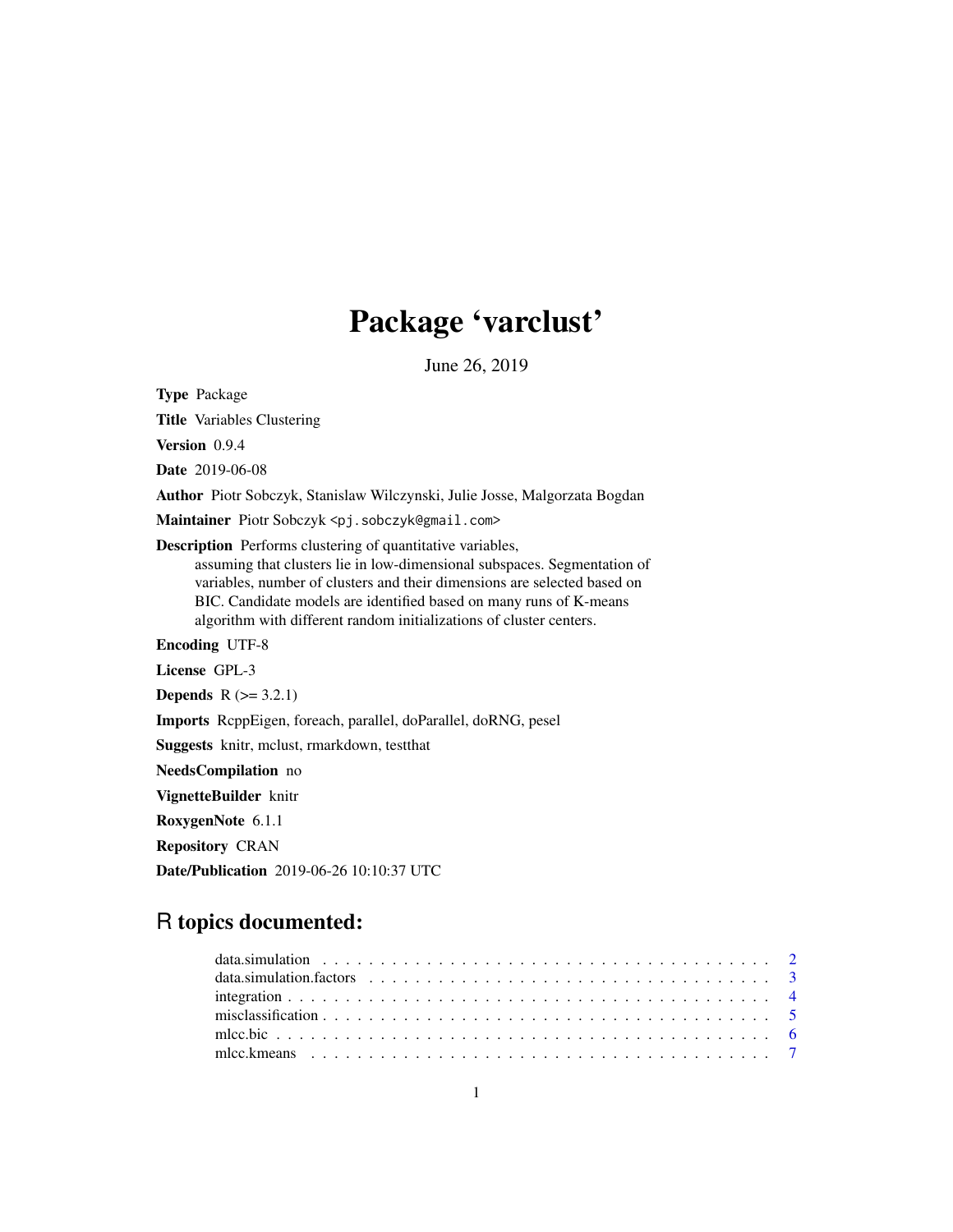#### <span id="page-1-0"></span>2 data.simulation

| Index |  |  |  |  |  |  |  |  |  |  |  |  |  |  |  |  |  |  |  |  | 12 |
|-------|--|--|--|--|--|--|--|--|--|--|--|--|--|--|--|--|--|--|--|--|----|
|       |  |  |  |  |  |  |  |  |  |  |  |  |  |  |  |  |  |  |  |  |    |

<span id="page-1-1"></span>data.simulation *Simulates subspace clustering data*

#### Description

Generates data for simulation with a low-rank subspace structure: variables are clustered and each cluster has a low-rank representation. Factors than span subspaces are not shared between clusters.

#### Usage

data.simulation( $n = 100$ , SNR = 1, K = 10, numb.vars = 30,  $max.dim = 2$ ,  $min.dim = 1$ ,  $equal.dim = TRUE)$ 

#### Arguments

| n          | An integer, number of individuals.                                                                                                                                                              |
|------------|-------------------------------------------------------------------------------------------------------------------------------------------------------------------------------------------------|
| <b>SNR</b> | A numeric, signal to noise ratio measured as variance of the variable, element<br>of a subspace, to the variance of noise.                                                                      |
| K          | An integer, number of subspaces.                                                                                                                                                                |
| numb.vars  | An integer, number of variables in each subspace.                                                                                                                                               |
| max.dim    | An integer, if equal dims is TRUE then max dim is dimension of each subspace.<br>If equal dime is FALSE then subspaces dimensions are drawn from uniform<br>distribution on [min.dim, max.dim]. |
| min.dim    | An integer, minimal dimension of subspace.                                                                                                                                                      |
| equal.dims | A boolean, if TRUE (value set by default) all clusters are of the same dimension.                                                                                                               |

#### Value

A list consisting of:

|         | matrix, generated data                  |
|---------|-----------------------------------------|
| signals | matrix, data without noise              |
| dims    | vector, dimensions of subspaces         |
| factors | matrix, columns of which span subspaces |
|         | vector, true partition of variables     |

```
sim.data <- data.simulation()
sim.data2 <- data.simulation(n = 30, SNR = 2, K = 5, numb.vars = 20,
                            max.dim = 3, equal.dims = FALSE)
```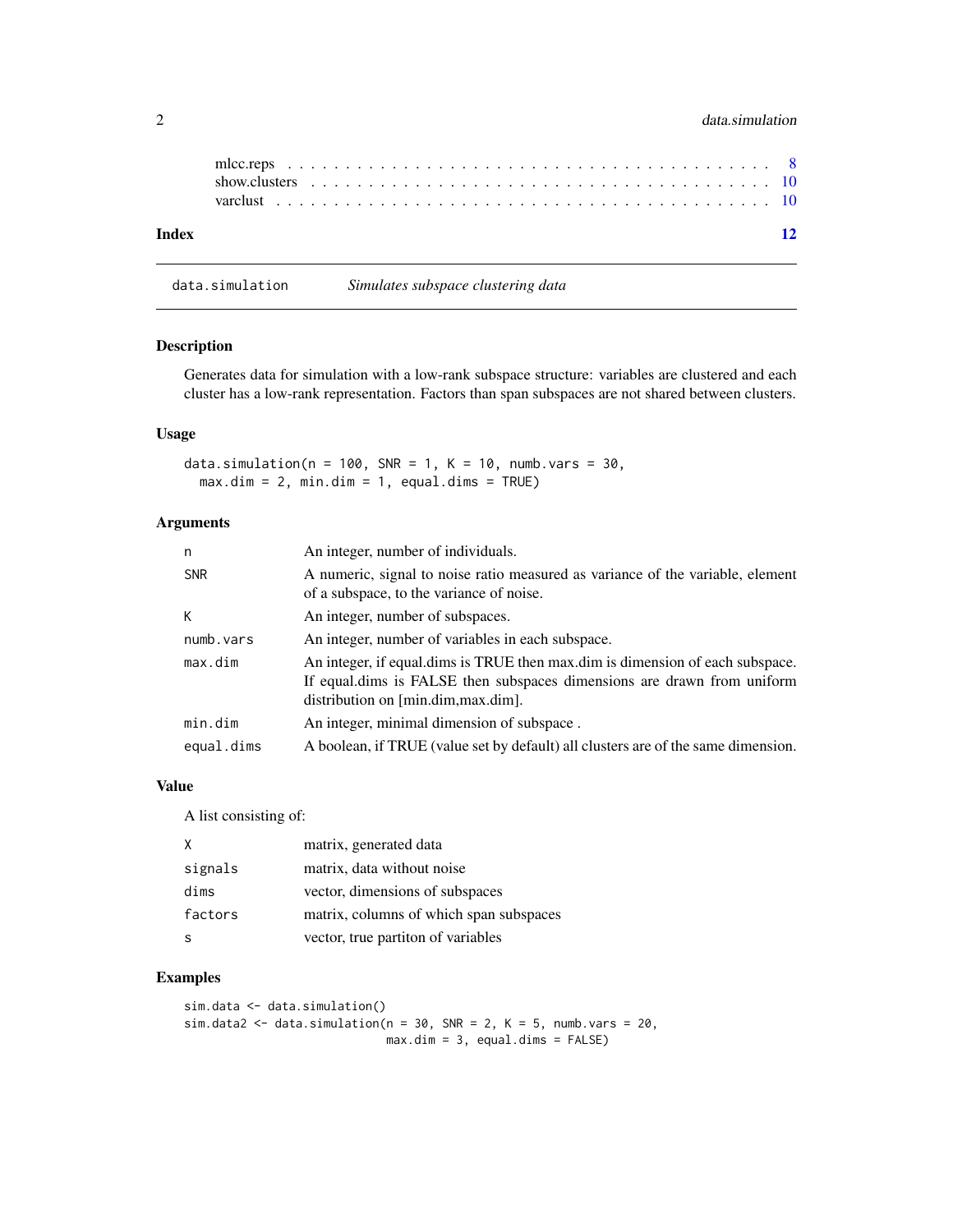<span id="page-2-1"></span><span id="page-2-0"></span>data.simulation.factors

*Simulates subspace clustering data with shared factors*

#### Description

Generating data for simulation with a low-rank subspace structure: variables are clustered and each cluster has a low-rank representation. Factors that span subspaces are shared between clusters.

#### Usage

```
data.simulation.factors(n = 100, SNR = 1, K = 10, numb.vars = 30,
 numb.factors = 10, min.dim = 1, max.dim = 2, equal.dims = TRUE,
  separation.parameter = 0.1)
```
#### Arguments

| n                    | An integer, number of individuals.                                                                                                                                                              |
|----------------------|-------------------------------------------------------------------------------------------------------------------------------------------------------------------------------------------------|
| <b>SNR</b>           | A numeric, signal to noise ratio measured as variance of the variable, element<br>of a subspace, to the variance of noise.                                                                      |
| К                    | An integer, number of subspaces.                                                                                                                                                                |
| numb.vars            | An integer, number of variables in each subspace.                                                                                                                                               |
| numb.factors         | An integer, number of factors from which subspaces basis will be drawn.                                                                                                                         |
| min.dim              | An integer, minimal dimension of subspace.                                                                                                                                                      |
| max.dim              | An integer, if equal dims is TRUE then max dim is dimension of each subspace.<br>If equal dime is FALSE then subspaces dimensions are drawn from uniform<br>distribution on [min.dim, max.dim]. |
| equal.dims           | A boolean, if TRUE (value set by default) all clusters are of the same dimension.                                                                                                               |
| separation.parameter |                                                                                                                                                                                                 |
|                      | a numeric, coefficients of variables in each subspace basis are drawn from range<br>[separation.parameter,1]                                                                                    |

#### Value

A list consisting of:

| X       | matrix, generated data                                  |
|---------|---------------------------------------------------------|
| signals | matrix, data without noise                              |
| factors | matrix, columns of which span subspaces                 |
| indices | list of vectors, indices of factors that span subspaces |
| dims    | vector, dimensions of subspaces                         |
| S       | vector, true partiton of variables                      |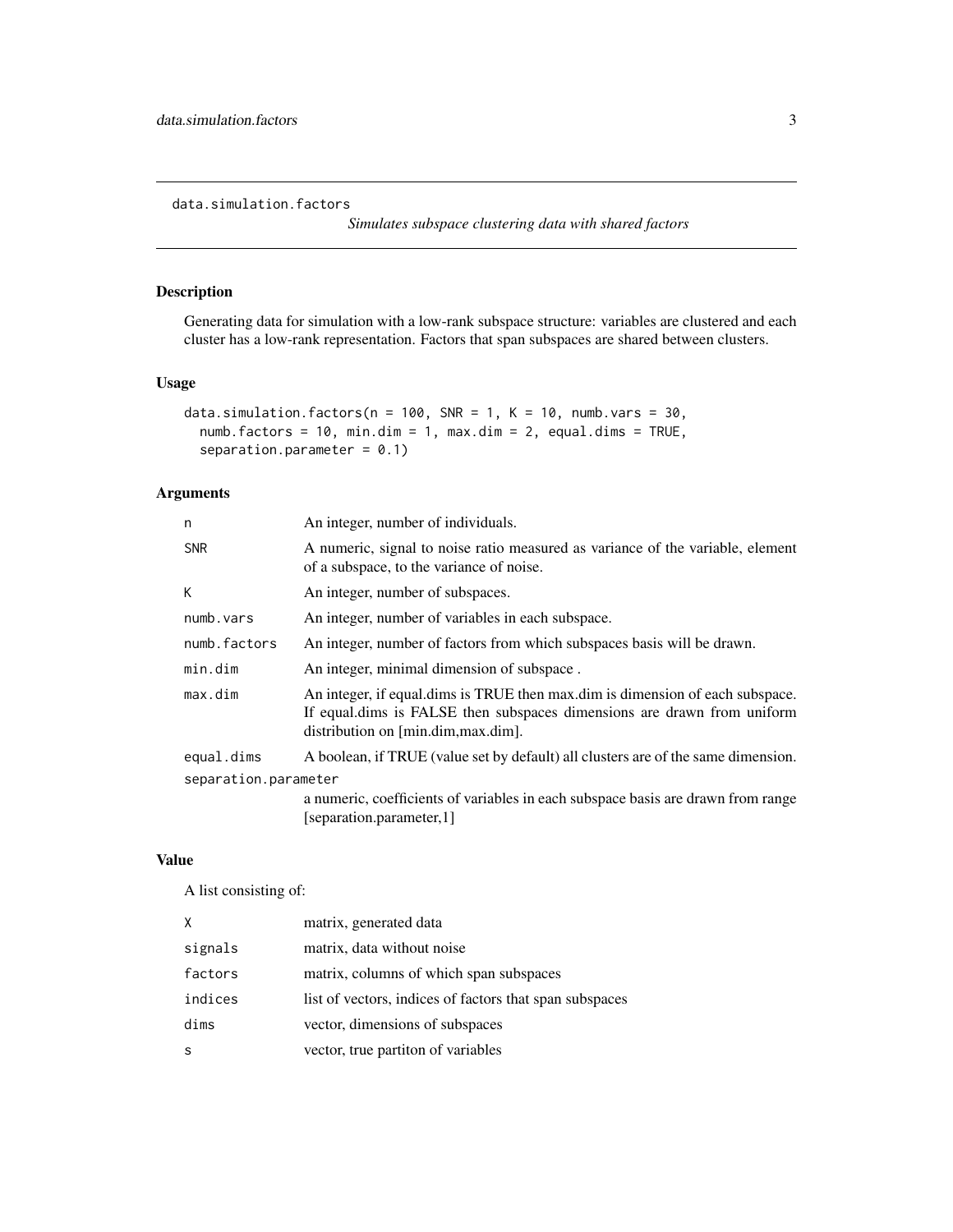#### Examples

```
sim.data <- data.simulation.factors()
sim.data2 \le data.simulation.factors(n = 30, SNR = 2, K = 5, numb.vars = 20,
          numb.factors = 10, max.dim = 3, equal.dims = FALSE, separation.parameter = 0.2)
```
<span id="page-3-1"></span>integration *Computes integration and acontamination of the clustering*

#### **Description**

Integartion and acontamination are measures of the quality of a clustering with a reference to a true partition. Let  $X = (x_1, \ldots, x_p)$  be the data set, A be a partition into clusters  $A_1, \ldots, A_n$  (true partition) and B be a partition into clusters  $B_1, \ldots, B_m$ . Then for cluster  $A_j$  integration is eqaul to:

$$
Int(A_j) = \frac{\max_{k=1,\dots,m} \# \{ i \in \{1,\dots,p\} : x_i \in A_j \land x_i \in B_k \}}{\# A_j}
$$

The  $B_k$  for which the value is maximized is called the integrating cluster of  $A_j$ . Then the integration for the whole clustering equals is  $Int(A, B) = \frac{1}{n} \sum_{j=1}^{n} Int(A_j)$ . The acontamination is defined by:

$$
Acont(A_j) = \frac{\#\{i \in \{1, \dots p\} : x_i \in A_j \land x_i \in B_k\}}{\#B_k}
$$

where  $B_k$  is the integrating cluster for  $A_j$ . Then the acontamination for the whole dataset is  $Acont(A, B) = \frac{1}{n} \sum_{j=1}^{n} Acont(A_j)$ 

#### Usage

integration(group, true\_group)

#### Arguments

| group      | A vector, first partition.              |
|------------|-----------------------------------------|
| true_group | A vector, second (reference) partition. |

#### Value

An array containing values of integration and acontamination.

#### References

M. Sołtys. Metody analizy skupień. Master's thesis, Wrocław University of Technology, 2010

```
sim.data \le - data.simulation(n = 20, SNR = 1, K = 2, numb.vars = 50, max.dim = 2)
true_segmentation <- rep(1:2, each=50)
mlcc.fit <- mlcc.reps(sim.data$X, numb.clusters = 2, max.dim = 2, numb.cores=1)
integration(mlcc.fit$segmentation, true_segmentation)
```
<span id="page-3-0"></span>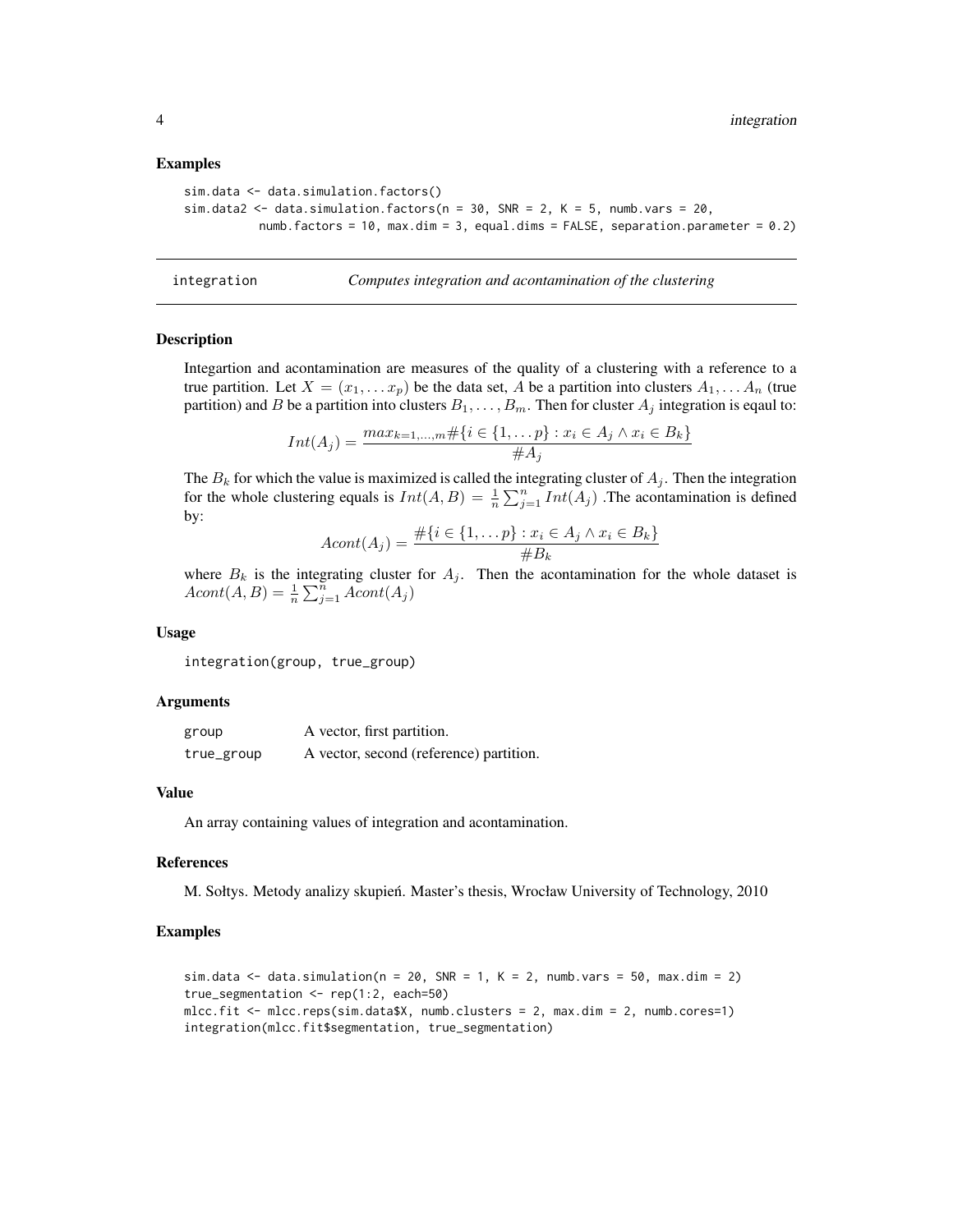<span id="page-4-1"></span><span id="page-4-0"></span>misclassification *Computes misclassification rate*

#### Description

Missclasification is a commonly used performance measure in subspace clustering. It allows to compare two partitions with the same number of clusters.

#### Usage

misclassification(group, true\_group, M, K)

#### Arguments

| group      | A vector, first partition.                           |
|------------|------------------------------------------------------|
| true_group | A vector, second (reference) partition.              |
| M          | An integer, maximal number of elements in one class. |
| К          | An integer, number of classes.                       |

#### Details

As getting exact value of misclassification requires checking all permutations and is therefore intrackable even for modest number of clusters, a heuristic approach is proposed. It is assumed that there are K classes of maximum M elements. Additional requirement is that classes labels are from range [1, K].

#### Value

Misclassification rate.

#### References

R. Vidal. Subspace clustering. Signal Processing Magazine, IEEE, 28(2):52-68,2011

```
sim.data \leq data.simulation(n = 100, SNR = 1, K = 5, numb.vars = 30, max.dim = 2)
mlcc.fit <- mlcc.reps(sim.data$X, numb.clusters = 5, numb.runs = 20, max.dim = 2, numb.cores=1)
misclassification(mlcc.fit$segmentation,sim.data$s, 30, 5)
```

```
#one can use this function not only for clusters
partition1 <- sample(10, 300, replace = TRUE)
partition2 <- sample(10, 300, replace = TRUE)
misclassification(partition1, partition1, max(table(partition1)), 10)
misclassification(partition1, partition2, max(table(partition2)), 10)
```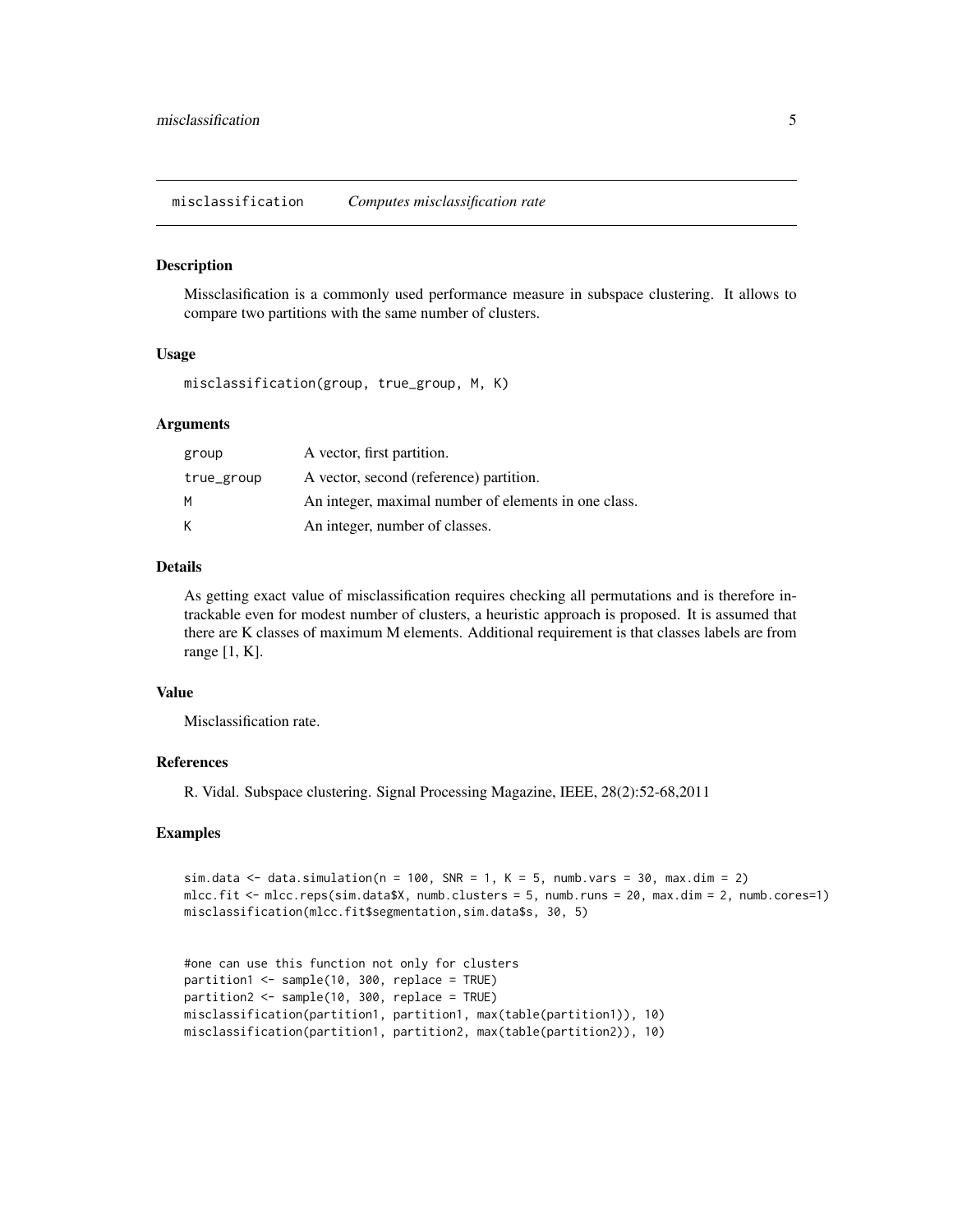<span id="page-5-1"></span><span id="page-5-0"></span>

#### Description

This function is an implementation of Multiple Latent Components Clustering (MLCC) algorithm which clusteres quantitative variables into a number, chosen using mBIC, of groups. For each considered number of clusters in *numb.clusters* [mlcc.reps](#page-7-1) function is called. It invokes K-means based algorithm ([mlcc.kmeans](#page-6-1)) finding local minimum of mBIC, which is run a given number of times (*numb.runs*) with different initializations. The best partition is choosen with mBIC (see [mlcc.reps](#page-7-1) function).

#### Usage

```
mlcc.bic(X, numb.clusters = 1:10, numb.runs = 30, stop.criterion = 1,
 max.iter = 30, max.dim = 4, scale = TRUE, numb.cores = NULL,
 greedy = TRUE, estimate.dimensions = TRUE, verbose = FALSE,
  flat.prior = FALSE, show.warnings = FALSE)
```
#### Arguments

| X                   | A data frame or a matrix with only continuous variables.                                                                                                                                                                      |
|---------------------|-------------------------------------------------------------------------------------------------------------------------------------------------------------------------------------------------------------------------------|
| numb.clusters       | A vector, numbers of clusters to be checked.                                                                                                                                                                                  |
| numb.runs           | An integer, number of runs (initializations) of mlcc. kmeans.                                                                                                                                                                 |
| stop.criterion      | An integer, if an iteration of mlcc. kmeans algorithm makes less changes in par-<br>titions than stop.criterion, mlcc.kmeans stops.                                                                                           |
| max.iter            | An integer, maximum number of iterations of the loop in mlcc. kmeans algo-<br>rithm.                                                                                                                                          |
| max.dim             | An integer, if estimate dimensions is FALSE then max dim is dimension of each<br>subspace. If estimate dimensions is TRUE then subspaces dimensions are esti-<br>mated from the range [1, max.dim].                           |
| scale               | A boolean, if TRUE (value set by default) then variables in dataset are scaled to<br>zero mean and unit variance.                                                                                                             |
| numb.cores          | An integer, number of cores to be used, by default all cores are used.                                                                                                                                                        |
| greedy              | A boolean, if TRUE (value set by default) the clusters are estimated in a greedy<br>way - first local minimum of mBIC is chosen.                                                                                              |
| estimate.dimensions |                                                                                                                                                                                                                               |
|                     | A boolean, if TRUE (value set by default) subspaces dimensions are estimated.                                                                                                                                                 |
| verbose             | A boolean, if TRUE plot with mBIC values for different numbers of clusters<br>is produced and values of mBIC, computed for every number of clusters and<br>subspaces dimensions, are printed (value set by default is FALSE). |
| flat.prior          | A boolean, if TRUE then, instead of an informative prior that takes into account<br>number of models for a given number of clusters, flat prior is used.                                                                      |
| show.warnings       | A boolean, if set to TRUE all warnings are displayed, default value is FALSE.                                                                                                                                                 |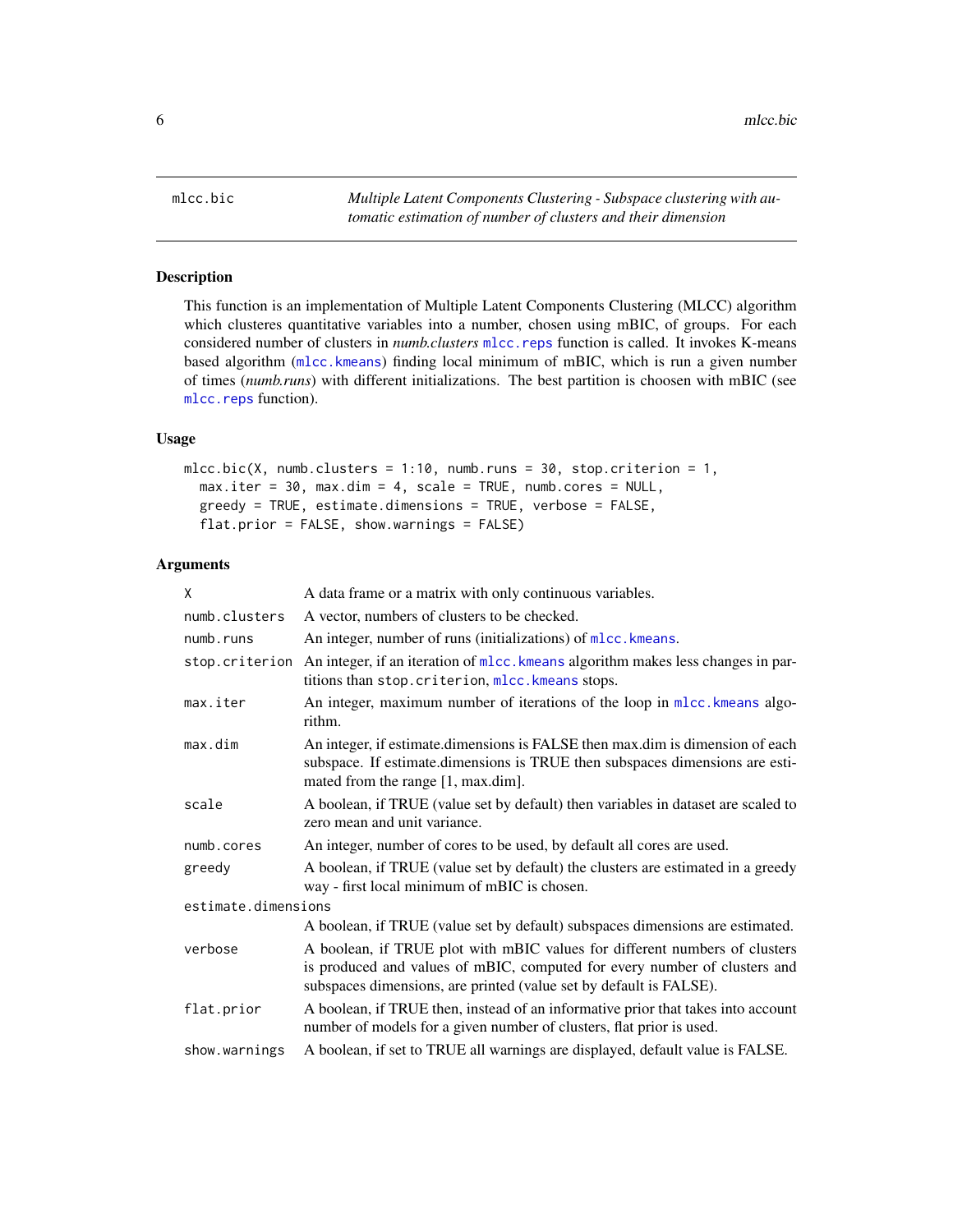#### <span id="page-6-0"></span>mlcc.kmeans 7

#### Value

An object of class mlcc.fit consisting of

| segmentation        | a vector containing the partition of the variables                                                                               |  |  |  |  |
|---------------------|----------------------------------------------------------------------------------------------------------------------------------|--|--|--|--|
| <b>BIC</b>          | numeric, value of mBIC                                                                                                           |  |  |  |  |
| subspacesDimensions |                                                                                                                                  |  |  |  |  |
|                     | a list containing dimensions of the subspaces                                                                                    |  |  |  |  |
| nClusters           | an integer, estimated number of clusters                                                                                         |  |  |  |  |
| factors             | a list of matrices, basis for each subspace                                                                                      |  |  |  |  |
| all.fit             | a list of segmentation, mBIC, subspaces dimension for all numbers of clusters<br>considered for an estimated subspace dimensions |  |  |  |  |
| all.fit.dims        | a list of lists of segmentation, mBIC, subspaces dimension for all numbers of<br>clusters and subspaces dimensions considered    |  |  |  |  |

#### Examples

sim.data  $\le$  data.simulation(n = 50, SNR = 1, K = 3, numb.vars = 50, max.dim = 3) mlcc.res <- mlcc.bic(sim.data\$X, numb.clusters = 1:5, numb.runs = 20, numb.cores = 1, verbose=TRUE) show.clusters(sim.data\$X, mlcc.res\$segmentation)

<span id="page-6-1"></span>mlcc.kmeans *Multiple Latent Components Clustering - kmeans algorithm*

#### Description

Performs k-means based subspace clustering. Center of each cluster is some number of principal components. This number can be fixed or estimated by PESEL. Similarity measure between variable and a cluster is calculated using BIC.

#### Usage

```
mlcc.kmeans(X, number.class = 2, stop.criterion = 1,max.iter = 30, max.subspace.dim = 4, initial.segmentation = NULL,
 estimate.dimensions = TRUE, show.warnings = FALSE)
```
#### Arguments

| X.              | A matrix with only continuous variables.                                                                  |
|-----------------|-----------------------------------------------------------------------------------------------------------|
| number.clusters |                                                                                                           |
|                 | An integer, number of clusters to be used.                                                                |
|                 | stop criterion An integer indicating how many changes in partitions triggers stopping the al-<br>gorithm. |
| max.iter        | An integer, maximum number of iterations of k-means loop.                                                 |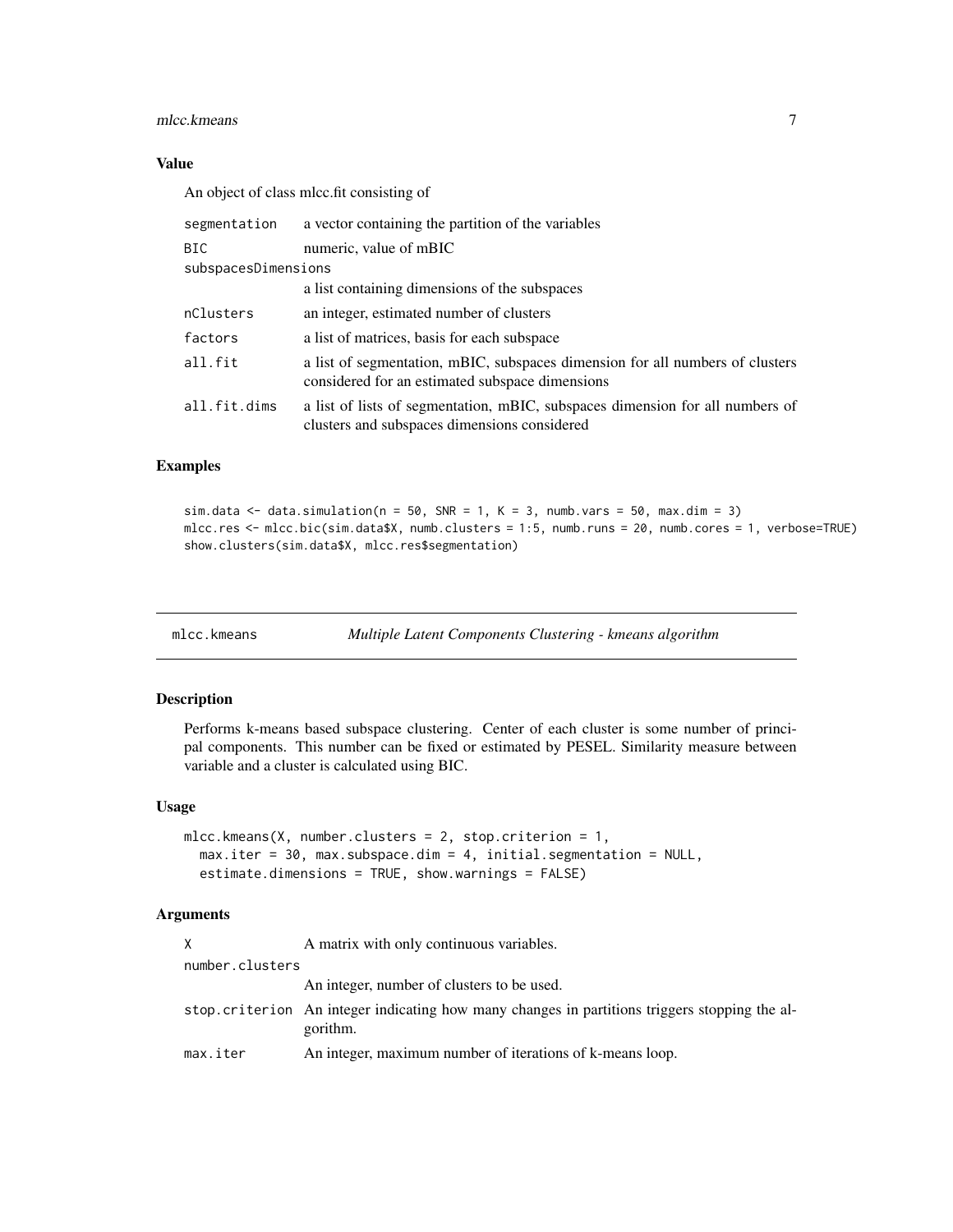<span id="page-7-0"></span>

| max.subspace.dim     |                                                                               |
|----------------------|-------------------------------------------------------------------------------|
|                      | An integer, maximum dimension of subspaces.                                   |
| initial.segmentation |                                                                               |
|                      | A vector, initial segmentation of variables to clusters.                      |
| estimate.dimensions  |                                                                               |
|                      | A boolean, if TRUE (value set by default) subspaces dimensions are estimated. |
| show.warnings        | A boolean, if set to TRUE all warnings are displayed, default value is FALSE. |

#### Value

A list consisting of:

| segmentation | a vector containing the partition of the variables            |
|--------------|---------------------------------------------------------------|
| pcas         | a list of matrices, basis vectors for each cluster (subspace) |

#### References

*Bayesian dimensionality reduction with PCA using penalized semi-integrated likelihood*, Piotr Sobczyk, Malgorzata Bogdan, Julie Josse

#### Examples

```
sim.data \le data.simulation(n = 50, SNR = 1, K = 5, numb.vars = 50, max.dim = 3)
mlcc.res <- mlcc.kmeans(sim.data$X, number.clusters = 5, max.iter = 20, max.subspace.dim = 3)
show.clusters(sim.data$X, mlcc.res$segmentation)
```
<span id="page-7-1"></span>mlcc.reps *Multiple Latent Components Clustering - Subspace clustering assuming that the number of clusters is known*

#### Description

For a fixed number of cluster function returns the best partition and basis for each subspace.

#### Usage

```
mlcc.reps(X, numb.clusters = 2, numb.runs = 30, stop.criterion = 1,
 max.iter = 30, initial.segmentations = NULL, max.dim = 4,
  scale = TRUE, numb.cores = NULL, estimate.dimensions = TRUE,
  flat.prior = FALSE, show.warnings = FALSE)
```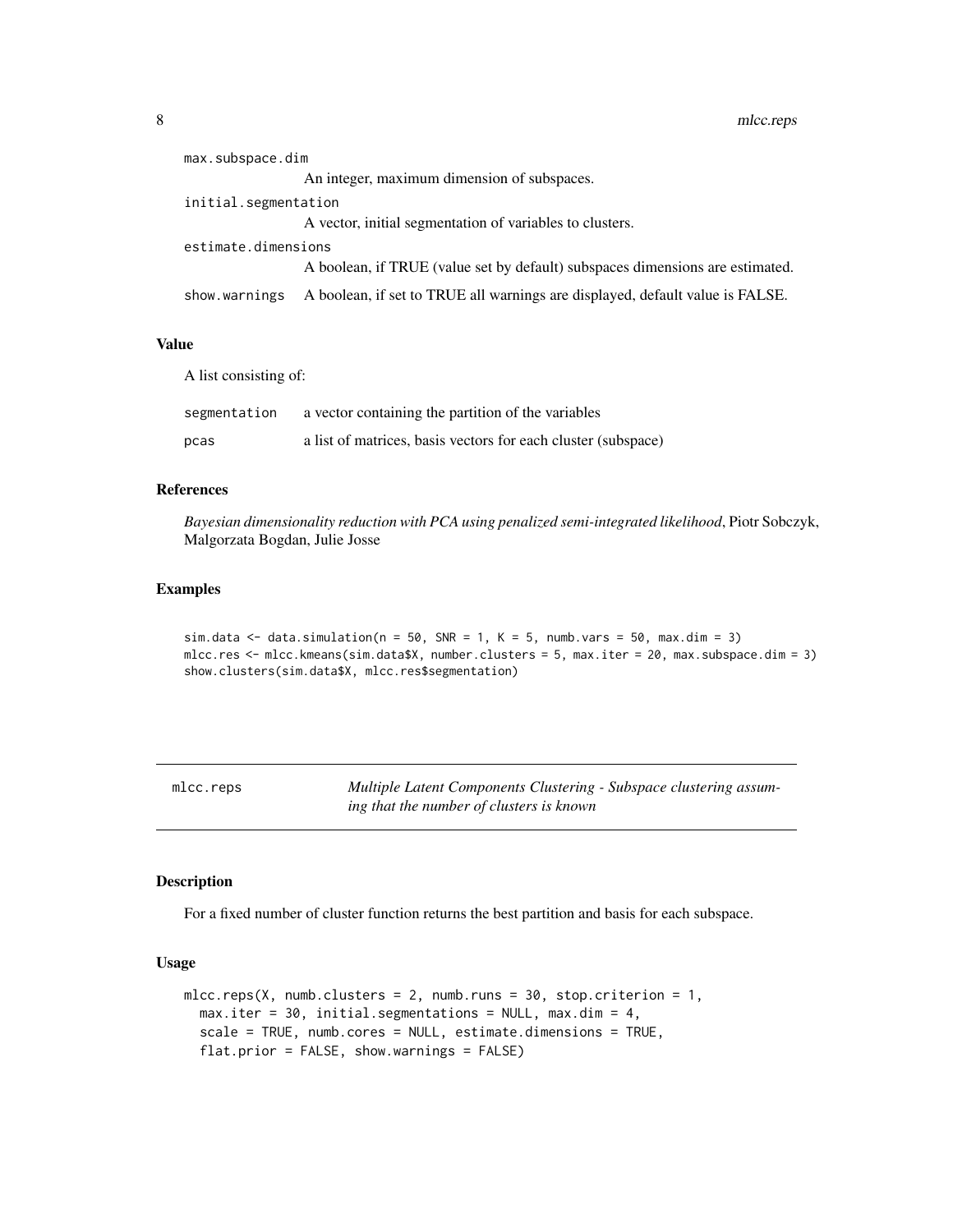#### <span id="page-8-0"></span>mlcc.reps 9

#### Arguments

| X                     | A data frame or a matrix with only continuous variables.                                                                                          |  |
|-----------------------|---------------------------------------------------------------------------------------------------------------------------------------------------|--|
| numb.clusters         | An integer, number of cluster.                                                                                                                    |  |
| numb.runs             | An integer, number of runs of mlcc. kmeans algorithm with random initializa-<br>tion.                                                             |  |
|                       | stop.criterion An integer, if an iteration of mlcc.kmeans algorithm makes less changes in par-<br>titions than stop.criterion, mlcc.kmeans stops. |  |
| max.iter              | max.iter An integer, maximum number of iterations of the loop in mlcc. kmeans<br>algorithm.                                                       |  |
| initial.segmentations |                                                                                                                                                   |  |
|                       | A list of vectors, segmentations that user wants to be used as an initial segmen-<br>tation in mlcc. kmeans algorithm.                            |  |
| max.dim               | An integer, maximal dimension of subspaces.                                                                                                       |  |
| scale                 | A boolean, if TRUE (value set by default) then variables in dataset are scaled to<br>zero mean and unit variance.                                 |  |
| numb.cores            | An integer, number of cores to be used, by default all cores are used.                                                                            |  |
| estimate.dimensions   |                                                                                                                                                   |  |
|                       | A boolean, if TRUE (value set by default) subspaces dimensions are estimated.                                                                     |  |
| flat.prior            | A boolean, if TRUE then, instead of a prior that takes into account number of<br>models for a given number of clusters, flat prior is used.       |  |
| show.warnings         | A boolean, if set to TRUE all warnings are displayed, default value is FALSE.                                                                     |  |

#### Details

In more detail, an algorithm [mlcc.kmeans](#page-6-1) is run a *numb.runs* of times with random or custom initializations. The best partition is selected according to the BIC.

#### Value

A list consisting of

| segmentation | a vector containing the partition of the variables        |
|--------------|-----------------------------------------------------------|
| BIC          | a numeric, value of the mBIC                              |
| basis        | a list of matrices, the factors for each of the subspaces |

```
sim.data \le data.simulation(n = 50, SNR = 1, K = 5, numb.vars = 50, max.dim = 3)
mlcc.res <- mlcc.reps(sim.data$X, numb.clusters = 5, numb.runs = 20, max.dim = 4, numb.cores = 1)
show.clusters(sim.data$X, mlcc.res$segmentation)
```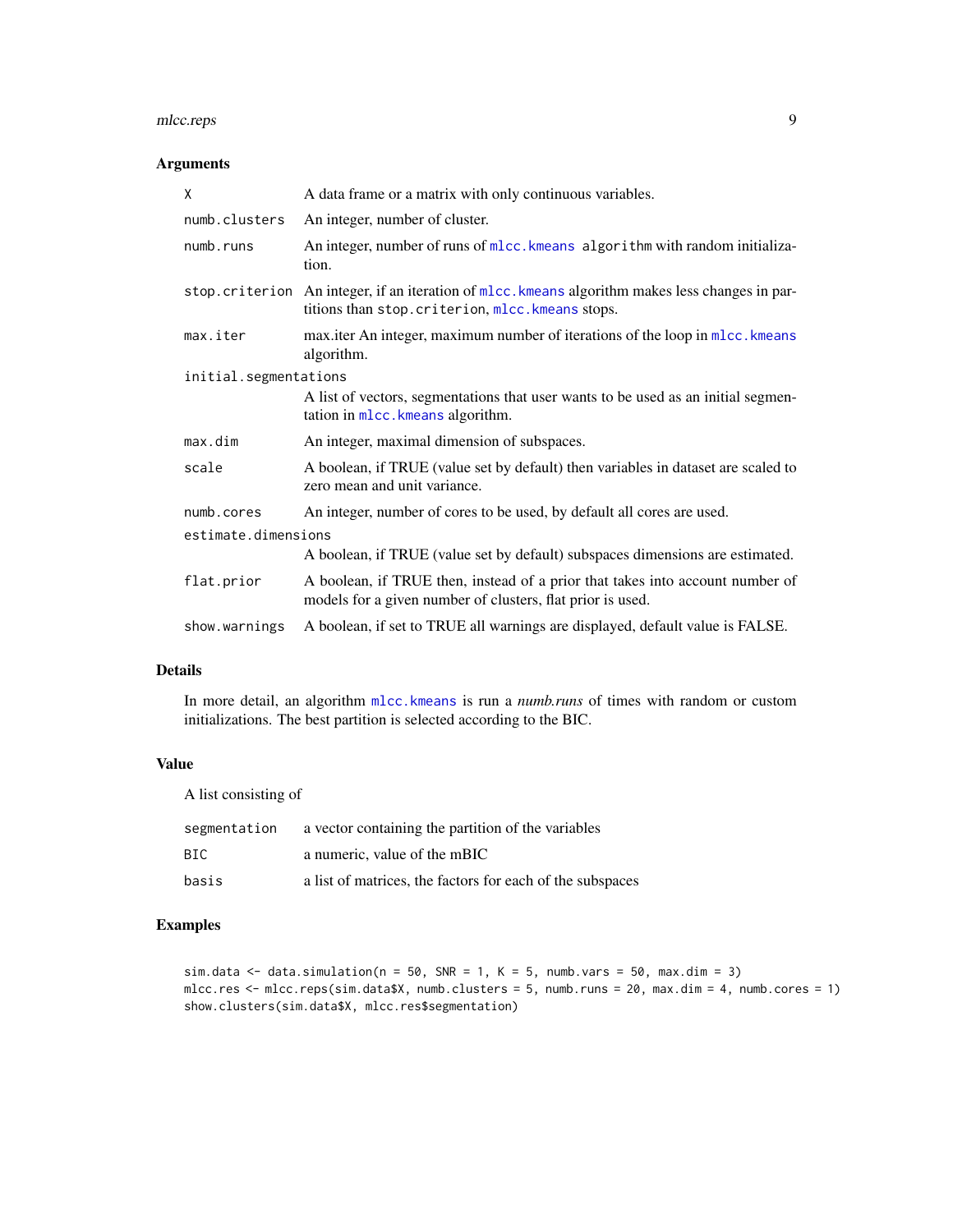<span id="page-9-0"></span>

#### Description

Print clusters obtained from MLCC

#### Usage

show.clusters(data, segmentation)

#### Arguments

| data         | The original data set.                             |
|--------------|----------------------------------------------------|
| segmentation | A vector, segmentation of variables into clusters. |

| varclust | Variable Clustering with Multiple Latent Components Clustering al- |
|----------|--------------------------------------------------------------------|
|          | gorithm                                                            |

#### Description

Package varclust performs clustering of variables, according to a probabilistic model, which assumes that each cluster lies in a low dimensional subspace. Segmentation of variables, number of clusters and their dimensions are selected based on the appropriate implementation of the Bayesian Information Criterion.

#### **Details**

The best candidate models are identified by the specific implementation of K-means algorithm, in which cluster centers are represented by some number of orthogonal factors(principal components of the variables within a cluster) and similarity between a given variable and a cluster center depends on residuals from a linear model fit. Based on the Bayesian Information Criterion (BIC), sums of squares of residuals are appropriately scaled, which allows to avoid an over-excessive attraction by clusters with larger dimensions. To reduce the chance that the local minimum of modified BIC (mBIC) is obtained instead of the global one, for every fixed number of clusters in a given range K-means algorithm is run large number of times, with different random initializations of cluster centers.

The main function of package **varclust** is  $m$ lcc.bic which allows clustering variables in a data with unknown number of clusters. Variable partition is computed with k-means based algorithm. Number of clusters and their dimensions are estimated using mBIC and PESEL respectively. If the number of clusters is known one might use function [mlcc.reps](#page-7-1), which takes number of clusters as a parameter. For [mlcc.reps](#page-7-1) one might specify as well some initial segmentation for k-means algorithm. This can be useful if user has some a priori knowledge about clustering.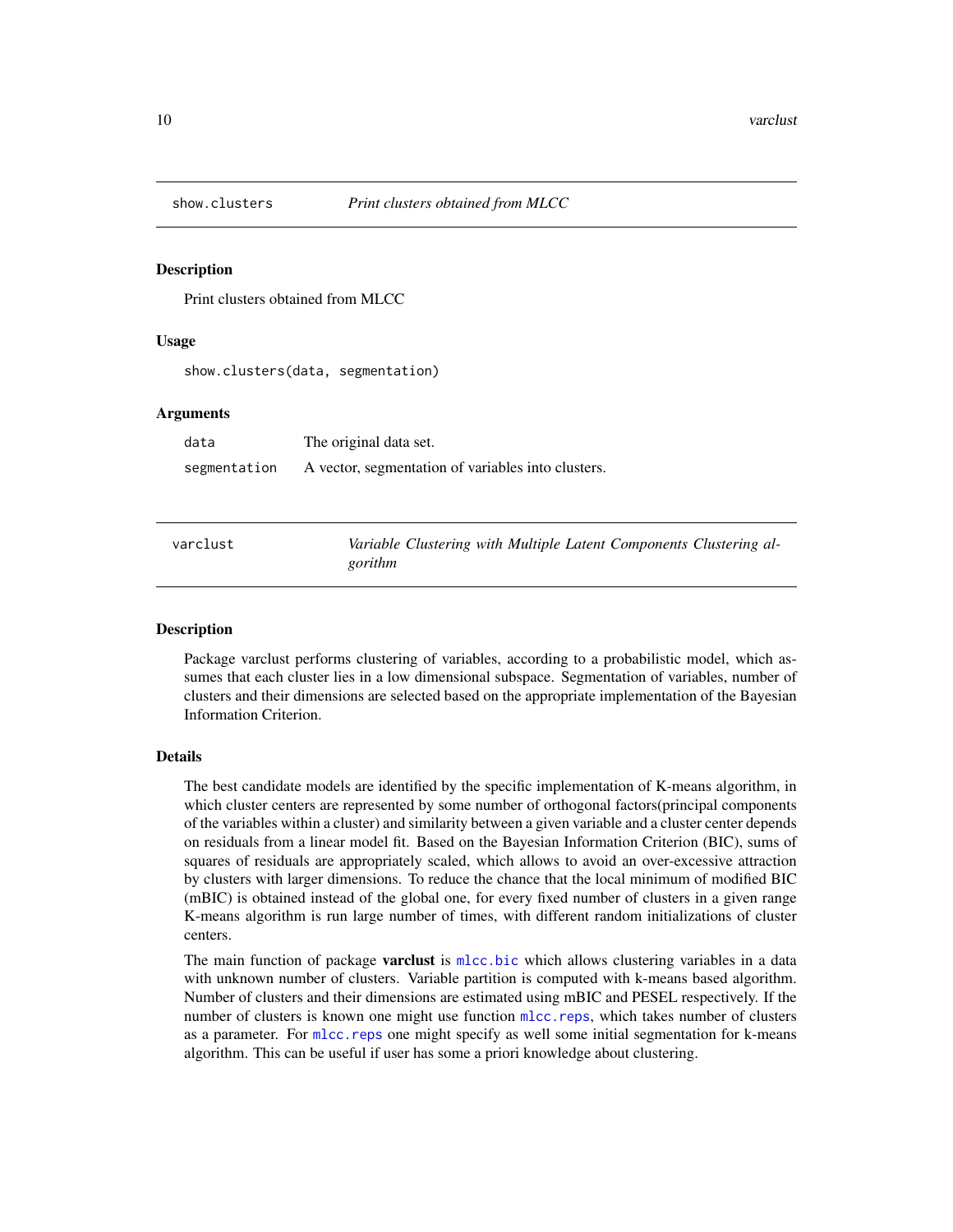#### <span id="page-10-0"></span>varclust 11

We provide also two functions to simulate datasets with described structure. The function [data.simulation](#page-1-1) generates the data so that the subspaces are indepentend and [data.simulation.factors](#page-2-1) generates the data where some factores are shared between the subspaces.

We also provide function measures of quality of clustering. [misclassification](#page-4-1) computes misclassification rate between two partitions. This performance measure is extensively used in image segmentation. The other measure is implemented as [integration](#page-3-1) function.

Version: 0.9.4

#### Author(s)

Piotr Sobczyk, Stanislaw Wilczynski, Julie Josse, Malgorzata Bogdan

Maintainer: Piotr Sobczyk <pj.sobczyk@gmail.com>

```
sim.data \le data.simulation(n = 50, SNR = 1, K = 3, numb.vars = 50, max.dim = 3)
mlcc.bic(sim.data$X, numb.clusters = 1:5, numb.runs = 20, numb.cores = 1, verbose = TRUE)
mlcc.reps(sim.data$X, numb.clusters = 3, numb.runs = 20, numb.cores = 1)
```